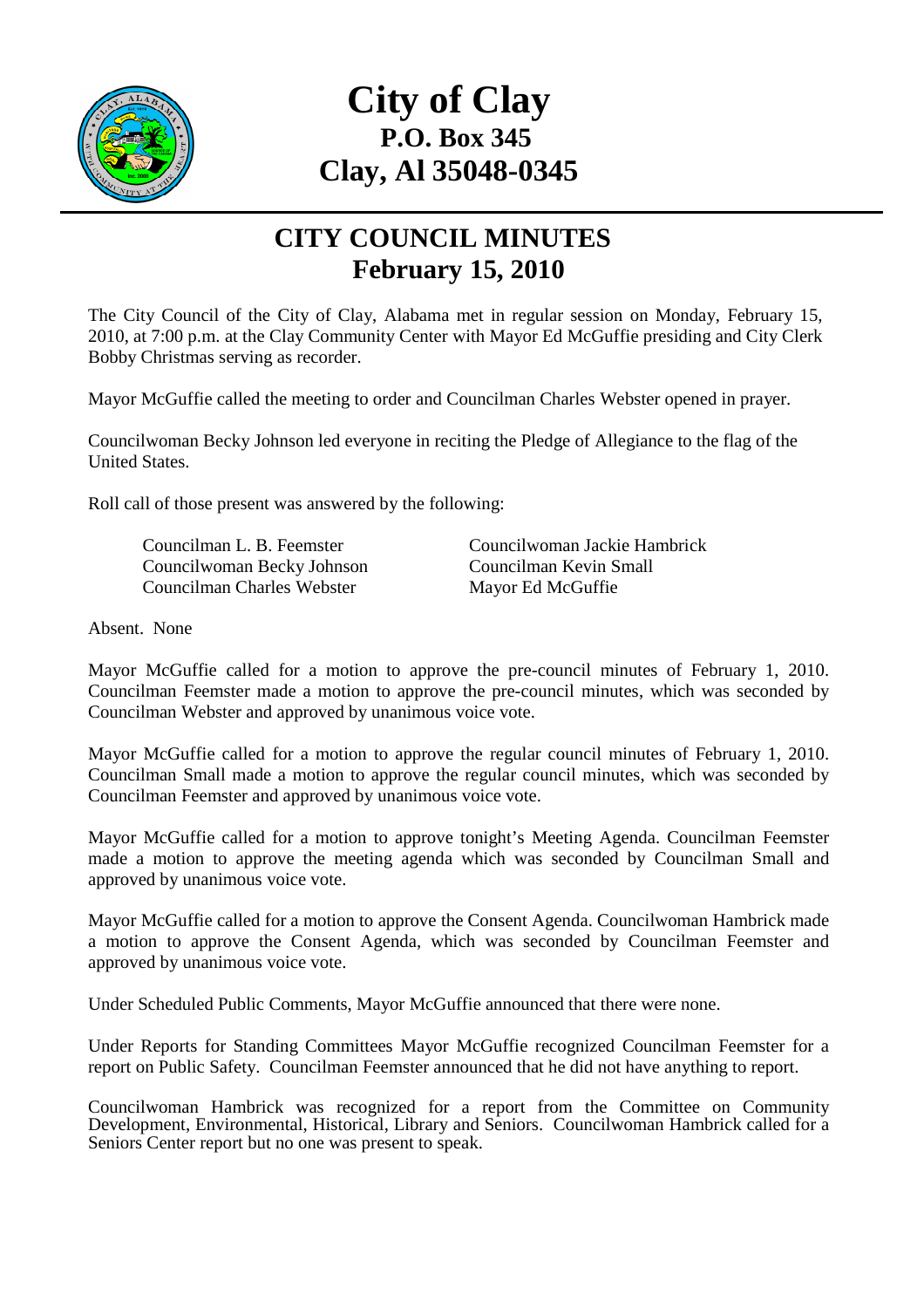

**City Council Meeting February 15, 2010 Page 2** 

Councilwoman Hambrick made a motion that the City make installment payments in order to provide the ClasTran service to the Seniors on a monthly basis per the usage set forth at \$429.47 per month for the next nine months or a total of \$3,865.26. Councilman Feemster seconded the motion and questioned a motion in a previous Council meeting whereby the Council approved \$500 to go to ClasTran. Councilwoman Hambrick verified that the \$500 was included in this \$3,865.26 total. The motion was approved by a unanimous voice vote.

Under Committee on Annexation, Business, Planning & Zoning and Schools, Councilwoman Johnson was recognized and called on Dr. Chris Walker to give a report on the schools. Dr. Walker gave a report for Chalkville Elementary; Clay Elementary; Clay Chalkville Middle School and Clay Chalkville High School. Also, Dr. Walker announced that the School Committee had met and adopted a vision statement and was preparing an administrative questionnaire. He stated the questionnaire will give the committee insight into the immediate needs our teachers would like to see addressed by the community. Dr. Walker announced that there were coupon books on sale at the schools.

Councilwoman Johnson made a motion that the City of Clay be the largest sponsor of the Clay May Days by donating \$5,000 to the Clay Area Chamber of Commerce as requested by the Chamber. Councilman Small seconded the motion which was approved by a unanimous voice vote.

Councilman Small was recognized for a report from the Committee on Building Inspections, Sanitation, Streets and Utilities. Councilman Small announced that he was working on identifying roads for the County to pave. Also, he stated that he was identifying roads for the city to pave this fall and there was a Resolution on tonight's agenda for paving some streets in the Chestnut Hills subdivision.

Councilman Webster was recognized for a report from the Parks and Recreation Committee. He stated that baseball and softball registration was going on at the ballpark and he had seen some new faces which means more teams playing.

Councilman Webster reported that Missy Fredrick, manager of the concession stands at the ball park, requested that the city purchase four picnic tables to go outside the concession stand at the ball park. Councilman Webster made a motion to purchase four picnic tables for the ballpark at \$3,170. Councilman Feemster seconded the motion with a stipulation that Missy check with the manufacturer and get a couple of recommendations from some current customers and, assuming the recommendations are favorable, that we move forward. Councilman Webster agreed and stated he would like for her to get some kind of warranty as well. The motion was approved by a unanimous voice vote.

Councilman Webster reported that some grass had been taken up or cut back on some of the ball fields in order for the city to hold tournaments. He stated infield material had to be replaced and stated he had quotes of \$6,500 from Pure Turf and Ground Maintenance Plus for \$9,350. He stated these quotes included removing six inches of top soil on one baseball field and two softball fields; installing five inches of infield mix and one inch of safecoat to match existing playing surface and removing and relocating all sprinkler heads and supply lines. Councilman Webster made a motion that Pure Turf proceed with this work for \$6,500 because a softball tournament will start in four weeks and time is short. Mayor McGuffie stated he would check passed Ordinances to be sure there is no conflict and, if there is, the action will be null and void. Councilman Small asks what funds this would be paid from and Councilman Webster responded out of the Park Fund. Councilman Small seconded the motion which was approved by a unanimous voice vote.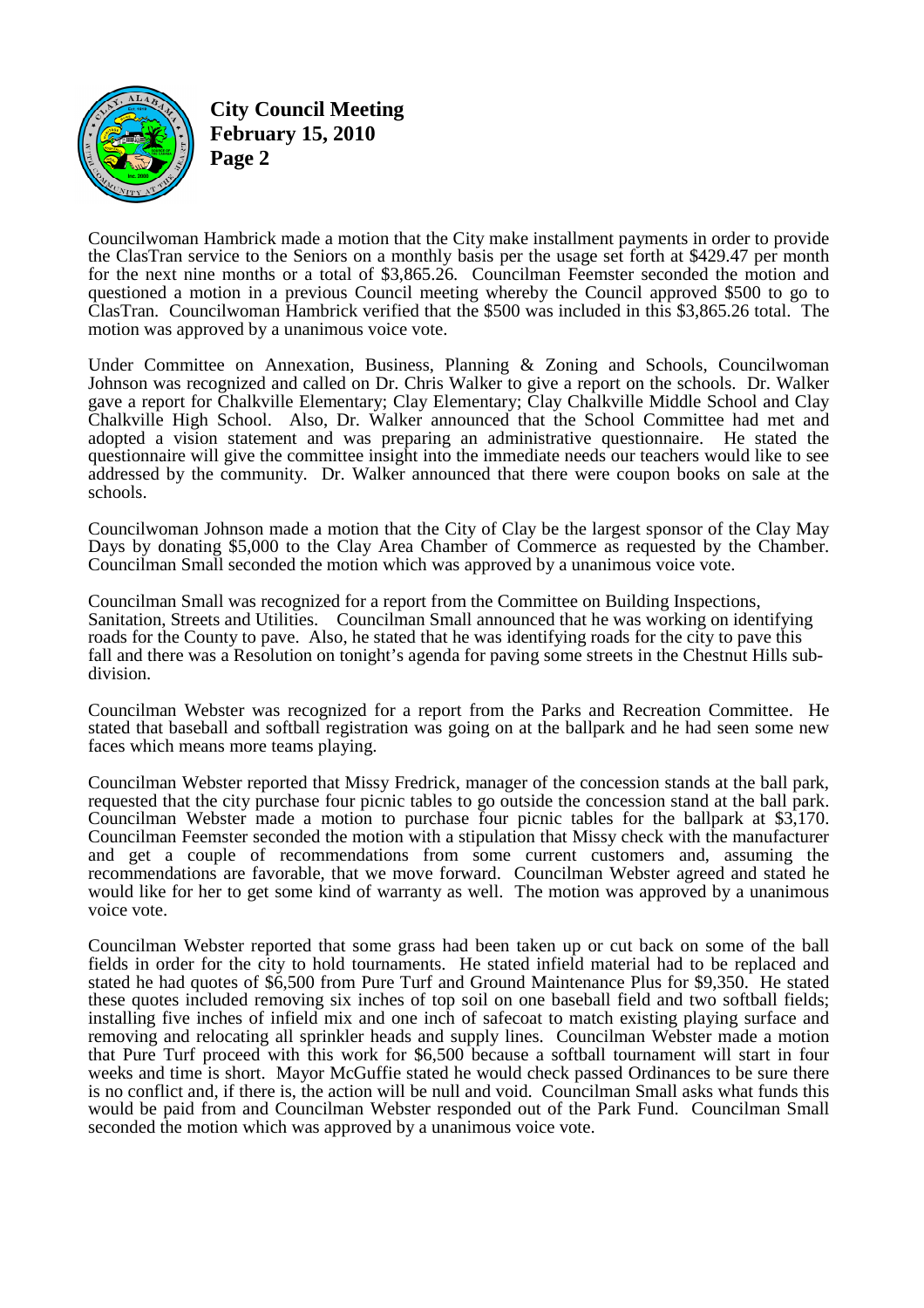

**City Council Meeting February 15, 2010 Page 3** 

Under Reading of Petitions, Applications, Complaints, Appeals, Communications, etc. Mayor McGuffie announced there was nothing to report.

Under the City Clerk's report, City Clerk Bobby Christmas reported the balance in the 4 & 5 Cent Gasoline Fund =  $$232,669.93$ ; 7 Cent Gasoline Fund =  $$141,324.12$ ; AmFund Account = \$1,052,366.00; Capital Improvement Fund = \$149,856.88; Contractors Bond = \$43,198.30; General Fund = \$482,372.35; Library Fund = \$7,356.27; Park and Recreation Fund = \$8,794.57; and Senior Citizens Fund  $=$  \$4,678.70.

Under Resolutions, Ordinances, Orders and other business, Mayor McGuffie announced that Ordinance 2010-02 had been postponed until additional petitions are received from property owners in the Kerri Lane sub-division.

Mayor McGuffie introduced Ordinance 2010-03 – An Ordinance to Abate and Control the Growth of Weeds which was read for the second time by City Clerk Bobby Christmas. Councilman Feemster made a motion to approve Ordinance 2010-03 which was seconded by Councilman Small and approved unanimously by voice vote.

Mayor McGuffie introduced Resolution 2010-06 – A Resolution calling on the County Commission of Jefferson County, Alabama to perform its Road Maintenance Obligations within the City of Clay which was read for the second time by City Clerk Bobby Christmas. Councilman Small made a motion to approve Resolution 2010-06 which was seconded by Councilwoman Hambrick and approved unanimously by voice vote.

Mayor McGuffie called for a motion to enter into Unanimous Consent. Councilman Feemster made a motion to suspend the regular rules of order and enter into Unanimous Consent which was seconded by Councilman Webster.

That the motion was put before the Council and a roll call vote was conducted with the results as follows:

Yeas: Council members Feemster, Hambrick, Johnson, Small, Webster and Mayor McGuffie

Nays: None

Mayor McGuffie introduced Resolution 2010 – 07, A Resolution to Award a Bid for Resurfacing Streets in the Chestnut Hills Sub-division which was read by City Clerk Bobby Christmas.

Councilman Small made a motion to approve Resolution  $2010 - 07$  and pay out of the 4c & 5c Gas Fund which was seconded by Councilwoman Feemster.

That the motion was put before the Council and a roll call vote was conducted with the results as follows:

Yeas: Council members Feemster, Hambrick, Johnson, Small, Webster and Mayor McGuffie